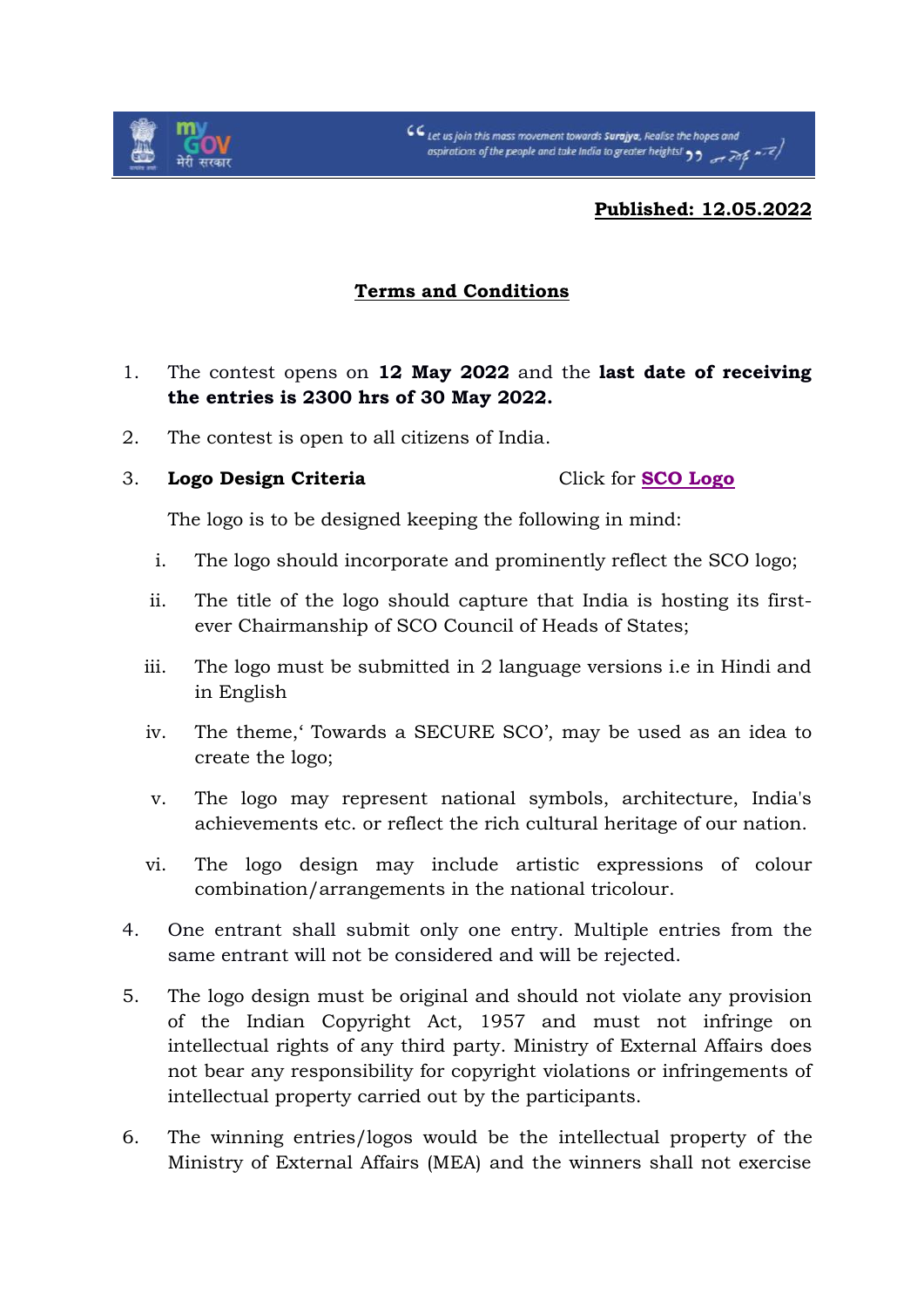any right over it. The winning entries/logos can be used by the Ministry of External Affairs for promotional and display purposes, IEC (Information, Education and Communication) materials and also for any other use as may be deemed appropriate.

- 7. The name/title should be original and must not infringe on the Intellectual Property Rights of any third party.
- 8. Each entry should be accompanied by a brief description of the logo and how best it encapsulates its essence.
- 9. Ministry of External Affairs will have unfettered right to modify the prize winning entries/logos or add/delete any info/design feature in any form to it.
- 10. All entries must be submitted to the creative corner section of [www.mygov.in.](http://www.mygov.in/) Entries submitted through any other medium/mode will not be considered for evaluation.
- 11. Ministry of External Affairs reserves the right to cancel or amend all or any part of this Contest and/ or Terms and Conditions/ Technical Parameters/ Evaluation Criteria. However, any changes to the Terms and Conditions/ Technical Parameters/ Evaluation Criteria, or the cancellation of the Contest, will be updated/ posted on the MyGov platform. It would be the responsibility of the participant to keep himself/herself informed of any changes in the Terms and Conditions/ Technical Parameters/ Evaluation Criteria stated for this Contest.
- 12. The participant should make sure that his/her MyGov profile is accurate and updated since Ministry of External Affairs would be using this for further communication. This includes details such as name, photo, complete postal address, email ID and phone number. Entries with incomplete profiles would not be considered.
- 13. All the entries received by Ministry of External Affairs would be assessed by a Selection Committee for selecting the entries/logos. The decision of the Committee shall be final and binding.
- 14. Entries would be judged on the basis of elements of creativity, originality, composition, technical excellence, simplicity, artistic merit and visual impact and how well they communicate the elements that need to be reflected.